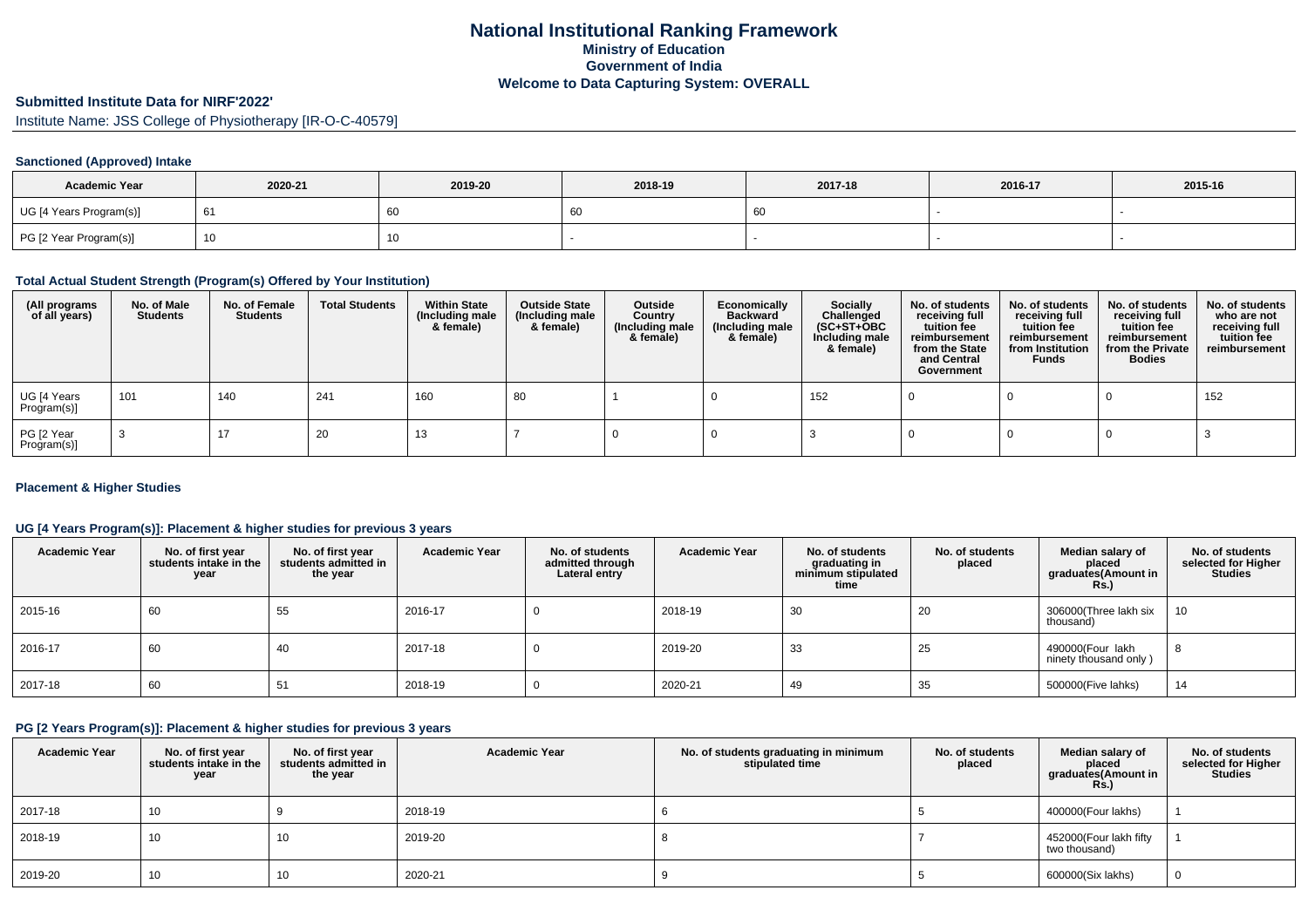#### **Ph.D Student Details**

| Ph.D (Student pursuing doctoral program till 2020-21 Students admitted in the academic year 2020-21 should not be entered here.) |                                                                                                                                  |         |                       |  |  |  |  |
|----------------------------------------------------------------------------------------------------------------------------------|----------------------------------------------------------------------------------------------------------------------------------|---------|-----------------------|--|--|--|--|
|                                                                                                                                  |                                                                                                                                  |         | <b>Total Students</b> |  |  |  |  |
| Full Time                                                                                                                        |                                                                                                                                  |         |                       |  |  |  |  |
| Part Time                                                                                                                        |                                                                                                                                  |         |                       |  |  |  |  |
|                                                                                                                                  | No. of Ph.D students graduated (including Integrated Ph.D)                                                                       |         |                       |  |  |  |  |
|                                                                                                                                  | 2020-21                                                                                                                          | 2019-20 | 2018-19               |  |  |  |  |
| Full Time                                                                                                                        |                                                                                                                                  |         |                       |  |  |  |  |
| Part Time                                                                                                                        |                                                                                                                                  |         |                       |  |  |  |  |
|                                                                                                                                  | PG (Student pursuing MD/MS/DNB program till 2020-21 Students admitted in the academic year 2021 - 22 should not be entered here) |         |                       |  |  |  |  |
|                                                                                                                                  | Number of students pursuing PG (MD/MS/DNB) program                                                                               |         | $\bf{0}$              |  |  |  |  |
| No. of students Graduating in PG (MD/MS/DNB) program                                                                             |                                                                                                                                  |         |                       |  |  |  |  |
| 2020-21                                                                                                                          | 2019-20                                                                                                                          | 2018-19 |                       |  |  |  |  |
|                                                                                                                                  |                                                                                                                                  |         |                       |  |  |  |  |

### **Online Education**

| 1. Does all programs/courses were completed on time.                |                                                                                       | Yes                                                                                                                                                                                                                                                                                                                                                                                                                                                                                                                                                                                                                                                                                                                                                                                                                                                                                                                                                                                                                                                                                                                                                                                                                                                                                                                                                                                                                                                                                                                                                                                                                                                                                                                                                                                                                                                                                                                                                                                                                                                                                                                                                                                                                                                                                                                                                                                                                                                                                                                                                                                                                                                                                                                                                                                                                                                                                                                                                                                         |                                                |  |
|---------------------------------------------------------------------|---------------------------------------------------------------------------------------|---------------------------------------------------------------------------------------------------------------------------------------------------------------------------------------------------------------------------------------------------------------------------------------------------------------------------------------------------------------------------------------------------------------------------------------------------------------------------------------------------------------------------------------------------------------------------------------------------------------------------------------------------------------------------------------------------------------------------------------------------------------------------------------------------------------------------------------------------------------------------------------------------------------------------------------------------------------------------------------------------------------------------------------------------------------------------------------------------------------------------------------------------------------------------------------------------------------------------------------------------------------------------------------------------------------------------------------------------------------------------------------------------------------------------------------------------------------------------------------------------------------------------------------------------------------------------------------------------------------------------------------------------------------------------------------------------------------------------------------------------------------------------------------------------------------------------------------------------------------------------------------------------------------------------------------------------------------------------------------------------------------------------------------------------------------------------------------------------------------------------------------------------------------------------------------------------------------------------------------------------------------------------------------------------------------------------------------------------------------------------------------------------------------------------------------------------------------------------------------------------------------------------------------------------------------------------------------------------------------------------------------------------------------------------------------------------------------------------------------------------------------------------------------------------------------------------------------------------------------------------------------------------------------------------------------------------------------------------------------------|------------------------------------------------|--|
| 2. Measures taken to complete the syllabus of courses and programs. |                                                                                       | Measures taken to complete the syllabus of courses and programs<br>During the COVID-19 pandemic and lockdown, the institute took initiatives to deliver the curriculum uninterrupted through online<br>mode. The Institute has been using online platforms for 4-5 years, had no difficulty in implementing the online schedule. Platforms like Microsoft teams, google meet, and Zoom platforms were used for teaching and learning.<br>9-5 pm same as the offline schedule. The theory classes were conducted online through Microsoft teams. The classrooms were<br>made for all the years. The class coordinators took initiative in enrolling all the students by creating the ID. Assignments or activities were announced in the classrooms and students were graded through the platforms. Th<br>the university requirements. The attendance was taken for the classes conducted.<br>For the practical classes, the skills were demonstrated and the students were asked to practice the same on a model (on any of<br>their family members after taking consent). They were asked to post the same to ensure they performed it correctly and then the<br>practical manual was signed. The group discussions were done through breakout rooms.<br>For the third and final years, the same method was followed. As these students were not able to perform assessment and<br>treatment on the patients the clinical discussions and the case scenarios and PBL were conducted. Each<br>specific topic and self-directed learning was initiated. The group members and leaders presented the case scenario and<br>demonstrated the activities.<br>All the staff was allotted clinical discussion and case scenario discussion as per the hours allotted for clinical postings in the<br>university. The quiz was conducted after each module to ensure they gained the knowledge. The three internal assessments as<br>per the university requirements were conducted online. Most of the questions were analytical.<br>The "Sgadia" platform was used for clinical classes and demonstrations. Students were instructed to take some online courses<br>which may fetch the syllabus and they were given more internal grades on the number of courses they attended.<br>Parent Teachers Meeting (PTM) were also conducted so that the students adhere to the online program and therefore be<br>informed and encourage the students so that the syllabus can be completed within the given time. The recreational and specific<br>sports activities were also conducted online. Yoga classes were incorporated as a regular schedule in the curriculum.<br>The postgraduate students were encouraged to take part in the online conferences and workshops- presenting papers and<br>posters as per the university requirements. Physiopedia, Physio Plus, and PhysioU were some of the platforms used for online<br>learning and certificate programs for both students and faculty. |                                                |  |
| 3. The period of delay in completion of syllabus (in months).       |                                                                                       |                                                                                                                                                                                                                                                                                                                                                                                                                                                                                                                                                                                                                                                                                                                                                                                                                                                                                                                                                                                                                                                                                                                                                                                                                                                                                                                                                                                                                                                                                                                                                                                                                                                                                                                                                                                                                                                                                                                                                                                                                                                                                                                                                                                                                                                                                                                                                                                                                                                                                                                                                                                                                                                                                                                                                                                                                                                                                                                                                                                             |                                                |  |
| 4. The period of delay in conducting exams (in months).             |                                                                                       |                                                                                                                                                                                                                                                                                                                                                                                                                                                                                                                                                                                                                                                                                                                                                                                                                                                                                                                                                                                                                                                                                                                                                                                                                                                                                                                                                                                                                                                                                                                                                                                                                                                                                                                                                                                                                                                                                                                                                                                                                                                                                                                                                                                                                                                                                                                                                                                                                                                                                                                                                                                                                                                                                                                                                                                                                                                                                                                                                                                             |                                                |  |
| <b>Portal Name</b>                                                  | No. of students offered online courses which have credit<br>transferred to transcript | Total no, of online courses which have credit transferred<br>to the transcript                                                                                                                                                                                                                                                                                                                                                                                                                                                                                                                                                                                                                                                                                                                                                                                                                                                                                                                                                                                                                                                                                                                                                                                                                                                                                                                                                                                                                                                                                                                                                                                                                                                                                                                                                                                                                                                                                                                                                                                                                                                                                                                                                                                                                                                                                                                                                                                                                                                                                                                                                                                                                                                                                                                                                                                                                                                                                                              | Total no. of credits transferred to transcript |  |
| Swayam                                                              | 10                                                                                    | 10                                                                                                                                                                                                                                                                                                                                                                                                                                                                                                                                                                                                                                                                                                                                                                                                                                                                                                                                                                                                                                                                                                                                                                                                                                                                                                                                                                                                                                                                                                                                                                                                                                                                                                                                                                                                                                                                                                                                                                                                                                                                                                                                                                                                                                                                                                                                                                                                                                                                                                                                                                                                                                                                                                                                                                                                                                                                                                                                                                                          | 10                                             |  |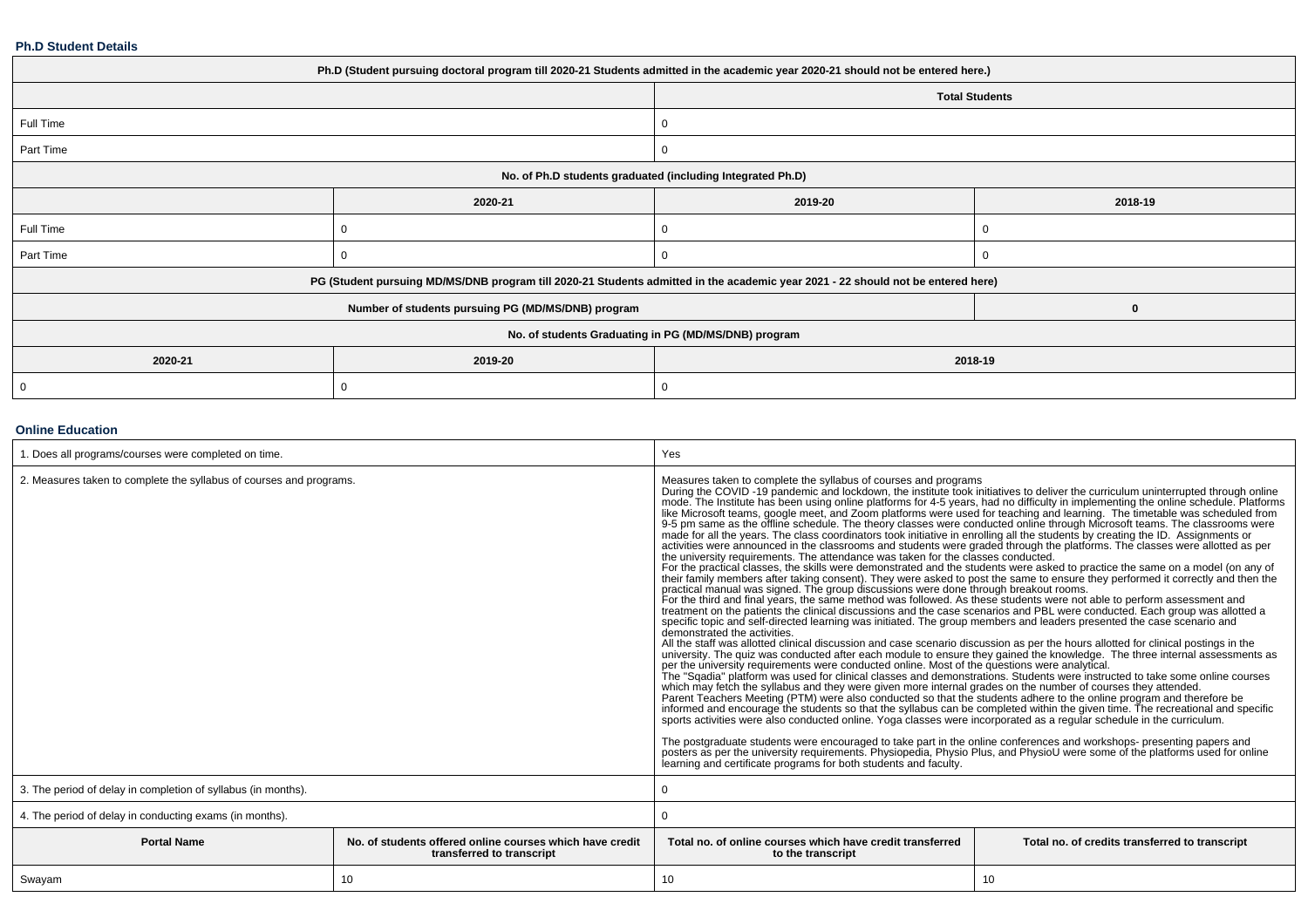| PhysioPlus                                                                                      |  | $\overline{\phantom{a}}$ |
|-------------------------------------------------------------------------------------------------|--|--------------------------|
| 5. No. of courses developed and available online on Swayam platform by your institution faculty |  |                          |

# **Financial Resources: Utilised Amount for the Capital expenditure for previous 3 years**

| <b>Academic Year</b>                                                                                 | 2020-21                                                       | 2019-20                                                     | 2018-19                                                                   |  |  |  |  |  |
|------------------------------------------------------------------------------------------------------|---------------------------------------------------------------|-------------------------------------------------------------|---------------------------------------------------------------------------|--|--|--|--|--|
|                                                                                                      | <b>Utilised Amount</b><br><b>Utilised Amount</b>              |                                                             | <b>Utilised Amount</b>                                                    |  |  |  |  |  |
| Annual Capital Expenditure on Academic Activities and Resources (excluding expenditure on buildings) |                                                               |                                                             |                                                                           |  |  |  |  |  |
| Library                                                                                              | 360000 (Three lakh sixty thousand only)                       | 205580 (Two lakh five thousand five hundred eight only)     | 121770 (One lakh twenty one thousand seven hundred<br>seventy only)       |  |  |  |  |  |
| New Equipment for Laboratories                                                                       | 2642 (Two thousand six hundred forty two only)                | 375075 (Three lakh seventy five thousand seventy five only) | 888552 (eight lakh eighty eight thousand five hundred fifty two<br>only ' |  |  |  |  |  |
| <b>Engineering Workshops</b>                                                                         | 0 (zero)                                                      | 0 (zero)                                                    | 0 (zero)                                                                  |  |  |  |  |  |
| Other expenditure on creation of Capital Assets (excluding<br>expenditure on Land and Building)      | 176268 (one lac seventy six thousand two hundred sixty eight) | 654793 (Six Lac fifty four thousand sevendred ninty thtree) | 278433 (Two lac seventy eight thousand four hundred thirty<br>three)      |  |  |  |  |  |

# **Financial Resources: Utilised Amount for the Operational expenditure for previous 3 years**

| <b>Academic Year</b>                                                                                                                                                                            | 2020-21                                                                     | 2019-20                                                                                      | 2018-19                                                                   |  |  |  |  |
|-------------------------------------------------------------------------------------------------------------------------------------------------------------------------------------------------|-----------------------------------------------------------------------------|----------------------------------------------------------------------------------------------|---------------------------------------------------------------------------|--|--|--|--|
|                                                                                                                                                                                                 | <b>Utilised Amount</b>                                                      | <b>Utilised Amount</b>                                                                       | <b>Utilised Amount</b>                                                    |  |  |  |  |
| <b>Annual Operational Expenditure</b>                                                                                                                                                           |                                                                             |                                                                                              |                                                                           |  |  |  |  |
| Salaries (Teaching and Non Teaching staff)                                                                                                                                                      | 11650620 (One crore sixteen lakh fifty thousand six hundred<br>twenty only) | 12174497 (One crore twenty one lakh seventy four thousand<br>four hundred ninety seven only) | 9630964 (Ninety six lakh thirty thousand nine hundred sixty<br>four only) |  |  |  |  |
| Maintenance of Academic Infrastructure or consumables and<br>other running expenditures (excluding maintenance of hostels<br>and allied services, rent of the building, depreciation cost, etc) | 762199 (Seven lakh sixty two thousand one hundred ninety<br>nine onlyd)     | 809408 (Eight lac nine thousand four hundred eight)                                          | 1058266 (Ten lac fifty eight thousand two hundred sixty six)              |  |  |  |  |
| Seminars/Conferences/Workshops                                                                                                                                                                  | 421724 (Four lakh twenty one thousand seven hundred twenty<br>four only)    | 260168 (Two lac sixty thousand one hundred sixty eight)                                      | 70715 (Seventy thousand seven hundred fifteen)                            |  |  |  |  |

**IPR**

| Calendar year            | 2020 | 2019 | 2018 |
|--------------------------|------|------|------|
| No. of Patents Published |      |      |      |
| No. of Patents Granted   |      |      |      |

## **Sponsored Research Details**

| <b>Financial Year</b>                    | 2020-21                                                              | 2019-20                                          | 2018-19                                |
|------------------------------------------|----------------------------------------------------------------------|--------------------------------------------------|----------------------------------------|
| Total no. of Sponsored Projects          |                                                                      |                                                  |                                        |
| Total no. of Funding Agencies            |                                                                      |                                                  |                                        |
| Total Amount Received (Amount in Rupees) | 2819179                                                              | 572500                                           | 98100                                  |
| Amount Received in Words                 | Twenty eight lakh nineteen thousand one hundred seventy<br>nine only | Five lakh seventy two thousand five hundred only | Ninety eight thousand one hundred only |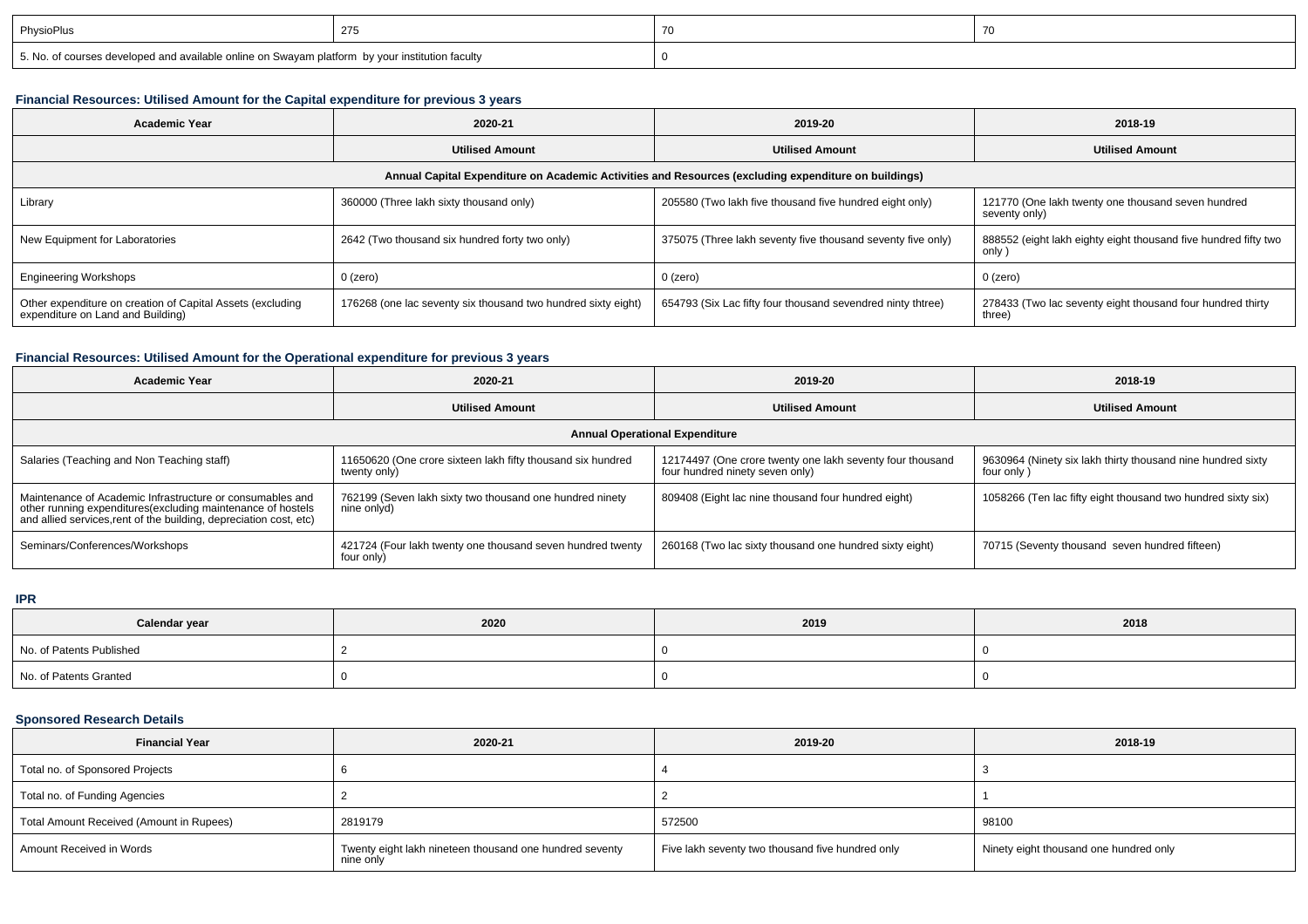# **Consultancy Project Details**

| <b>Financial Year</b>                    | 2020-21 | 2019-20 | 2018-19 |
|------------------------------------------|---------|---------|---------|
| Total no. of Consultancy Projects        |         |         |         |
| Total no. of Client Organizations        |         |         |         |
| Total Amount Received (Amount in Rupees) |         |         |         |
| Amount Received in Words                 | Zero    | Zero    | Zero    |

# **Executive Development Program/Management Development Programs**

| <b>Financial Year</b>                                                            | 2020-21 | 2019-20 | 2018-19 |
|----------------------------------------------------------------------------------|---------|---------|---------|
| Total no. of Executive Development Programs/ Management<br>Development Programs  |         |         |         |
| Total no. of Participants                                                        |         |         |         |
| Total Annual Earnings (Amount in Rupees)(Excluding Lodging   8 Boarding Charges) |         |         |         |
| Total Annual Earnings in Words                                                   | Zero    | Zero    | Zero    |

### **PCS Facilities: Facilities of physically challenged students**

| 1. Do your institution buildings have Lifts/Ramps?                                                                                                         | Yes, more than 40% of the buildings |
|------------------------------------------------------------------------------------------------------------------------------------------------------------|-------------------------------------|
| 2. Do your institution have provision for walking aids, including wheelchairs and transportation from one building to another for<br>handicapped students? | Yes                                 |
| 3. Do your institution buildings have specially designed toilets for handicapped students?                                                                 | Yes, more than 60% of the buildings |

#### **Accreditation**

### **NBA Accreditation**

| r institute have a valid NBA Accreditation?<br><sup>1</sup> Does vour <sub>h</sub> | NC |
|------------------------------------------------------------------------------------|----|
|                                                                                    |    |

### **NAAC Accreditation**

| 1. Does your institute have a valid NAAC Accreditation? |            | <b>YES</b> |             |  |  |
|---------------------------------------------------------|------------|------------|-------------|--|--|
| Valid from                                              |            | Valid upto | <b>CGPA</b> |  |  |
| 18-02-2021                                              | 18-02-2025 |            | 2.6         |  |  |

## **Faculty Details**

| Srno | Name                 | Age | Designation | Gender | Qualification | <b>Experience (In</b><br>Months) | <b>Currently working</b><br>with institution? | <b>Joining Date</b> | <b>Leaving Date</b> | <b>Association type</b> |
|------|----------------------|-----|-------------|--------|---------------|----------------------------------|-----------------------------------------------|---------------------|---------------------|-------------------------|
|      | Dr RENUKADEVI M   45 |     | Professor   | Female | Ph.D          | 285                              | Yes                                           | 01-09-1999          | $\sim$              | Regular                 |
|      | Dr Col VASAN T S     | 62  | Professor   | Male   | <b>AAC</b>    | 384                              | Yes                                           | 01-09-2008          | $- -$               | Visiting                |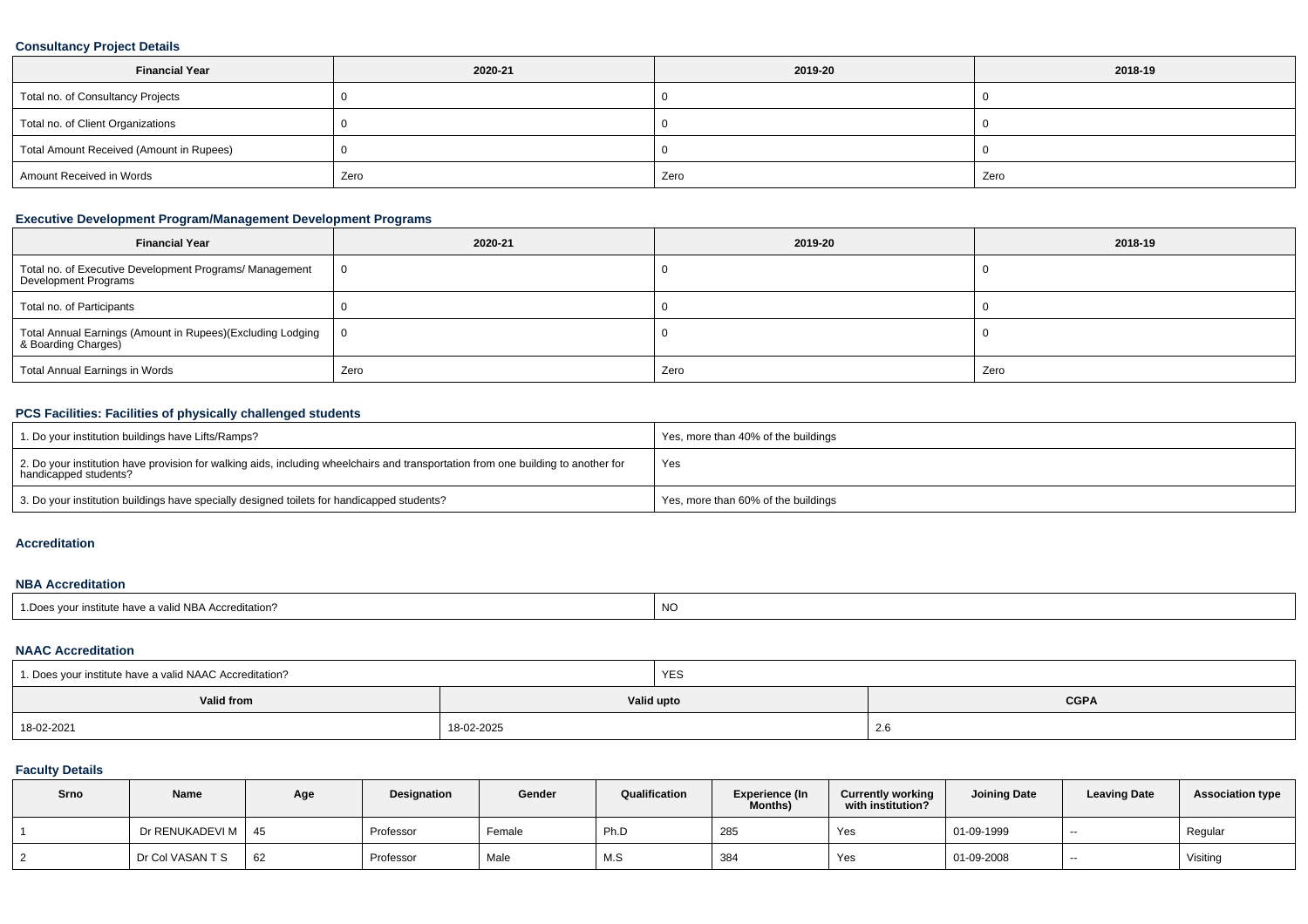| $\mathbf{3}$   | Dr DEEPTHI<br><b>THANDAVESHWAR</b> | 41 | <b>Assistant Professor</b>                          | Female | M.D         | 84             | Yes | 11-11-2014 | --                       | Visiting |
|----------------|------------------------------------|----|-----------------------------------------------------|--------|-------------|----------------|-----|------------|--------------------------|----------|
| $\overline{4}$ | Dr HARISH KUMAR                    | 36 | <b>Assistant Professor</b>                          | Male   | MS(Surgery) | 48             | Yes | 16-02-2017 | $\overline{\phantom{a}}$ | Visiting |
| 5              | Dr HARSHA S                        | 59 | Professor                                           | Male   | <b>DM</b>   | 132            | Yes | 21-01-2002 | --                       | Visiting |
| 6              | Dr KAVITHA RAJA                    | 58 | Dean / Principal /<br>Director / Vice<br>Chancellor | Female | Ph.D        | 348            | Yes | 15-04-2013 | ۰.                       | Regular  |
| $\overline{7}$ | Dr PRATHIMA C                      | 39 | <b>Assistant Professor</b>                          | Female | M.D         | 154            | Yes | 30-04-2007 | --                       | Visiting |
| 8              | Dr REKHATS                         | 48 | Associate Professor                                 | Female | M.D         | 72             | Yes | 03-03-2006 | --                       | Visiting |
| 9              | Dr SAPNA H P                       | 40 | Assistant Professor                                 | Female | <b>DNB</b>  | 84             | Yes | 03-01-2014 | $\sim$                   | Visiting |
| 10             | Dr SHAM PRASAD<br><b>SHETTY</b>    | 56 | Associate Professor                                 | Male   | M.S         | 136            | Yes | 24-12-2012 | ۰.                       | Visiting |
| 11             | Dr SHIVANAND<br><b>MANOHAR</b>     | 39 | <b>Assistant Professor</b>                          | Male   | <b>DNB</b>  | 96             | Yes | 03-09-2013 | --                       | Visiting |
| 12             | Dr SUJATHA P                       | 53 | <b>Assistant Professor</b>                          | Female | Ph.D        | 360            | Yes | 10-01-1992 | ۰.                       | Visiting |
| 13             | Dr SUNIL KUMAR D                   | 39 | Associate Professor                                 | Male   | M.D         | 120            | Yes | 06-06-2011 | ۰.                       | Visiting |
| 14             | Dr VIDYAVATHI B<br>CHITHARAGI      | 37 | <b>Assistant Professor</b>                          | Female | M.D         | 84             | Yes | 12-02-2014 | $\overline{a}$           | Visiting |
| 15             | Dr VIJAY C                         | 45 | Associate Professor                                 | Male   | M.S         | 105            | Yes | 25-11-2013 | $\overline{\phantom{a}}$ | Visiting |
| 16             | Dr VINITHA K R                     | 36 | <b>Assistant Professor</b>                          | Female | M.D         | 84             | Yes | 03-03-2014 | $\overline{\phantom{a}}$ | Visiting |
| 17             | KUNDAN DAS UKIL                    | 40 | <b>Assistant Professor</b>                          | Male   | MPT(Physio) | 62             | No  | 17-07-2019 | 30-09-2021               | Regular  |
| 18             | Madeshwaran E                      | 24 | Lecturer                                            | Male   | MPT(Physio) | $\overline{1}$ | Yes | 03-01-2022 | $\overline{\phantom{a}}$ | Regular  |
| 19             | MANSOOR<br>REHMAN A                | 34 | <b>Assistant Professor</b>                          | Male   | MPT(Physio) | 88             | Yes | 07-03-2018 | ۰.                       | Regular  |
| 20             | <b>MUTHKUMARTS</b>                 | 41 | Associate Professor                                 | Male   | MPT(Physio) | 155            | No  | 24-01-2020 | 08-07-2021               | Regular  |
| 21             | PALLABI NANDI                      | 31 | Lecturer                                            | Female | MPT(Physio) | 48             | No  | 28-03-2019 | 23-12-2021               | Regular  |
| 22             | PRASHANTH V<br>MANGALVEDHE         | 45 | <b>Assistant Professor</b>                          | Male   | MPT(Physio) | 258            | No  | 16-02-2000 | 07-10-2021               | Regular  |
| 23             | PREETHI H S                        | 27 | Lecturer                                            | Female | MPT(Physio) | 15             | Yes | 12-12-2020 | $\overline{a}$           | Regular  |
| 24             | Ranjith K V                        | 28 | Lecturer                                            | Male   | MPT(Physio) | 32             | Yes | 09-11-2018 | $\overline{\phantom{a}}$ | Regular  |
| 25             | SANDEEP P H                        | 34 | <b>Assistant Professor</b>                          | Male   | MPT(Physio) | 115            | Yes | 23-02-2016 | $\overline{\phantom{a}}$ | Regular  |
| 26             | SARITHA K<br>FRANCIS               | 29 | Lecturer                                            | Female | MPT(Physio) | 39             | Yes | 13-08-2019 | Ξ.                       | Regular  |
| 27             | SHRUTI PATIL                       | 33 | <b>Assistant Professor</b>                          | Female | MPT(Physio) | 82             | Yes | 22-03-2021 | Ξ.                       | Regular  |
| 28             | <b>SYED ASIF BASHA</b>             | 32 | Lecturer                                            | Male   | MPT(Physio) | 67             | Yes | 26-03-2018 | ۰.                       | Regular  |
| 29             | TANOCHNI<br>MOHANTY                | 29 | Lecturer                                            | Female | MPT(Physio) | 51             | Yes | 04-02-2019 | Ξ.                       | Regular  |
| 30             | TEJASWINI S N                      | 39 | Associate Professor                                 | Female | MPT(Physio) | 107            | Yes | 21-04-2019 | ۰.                       | Regular  |